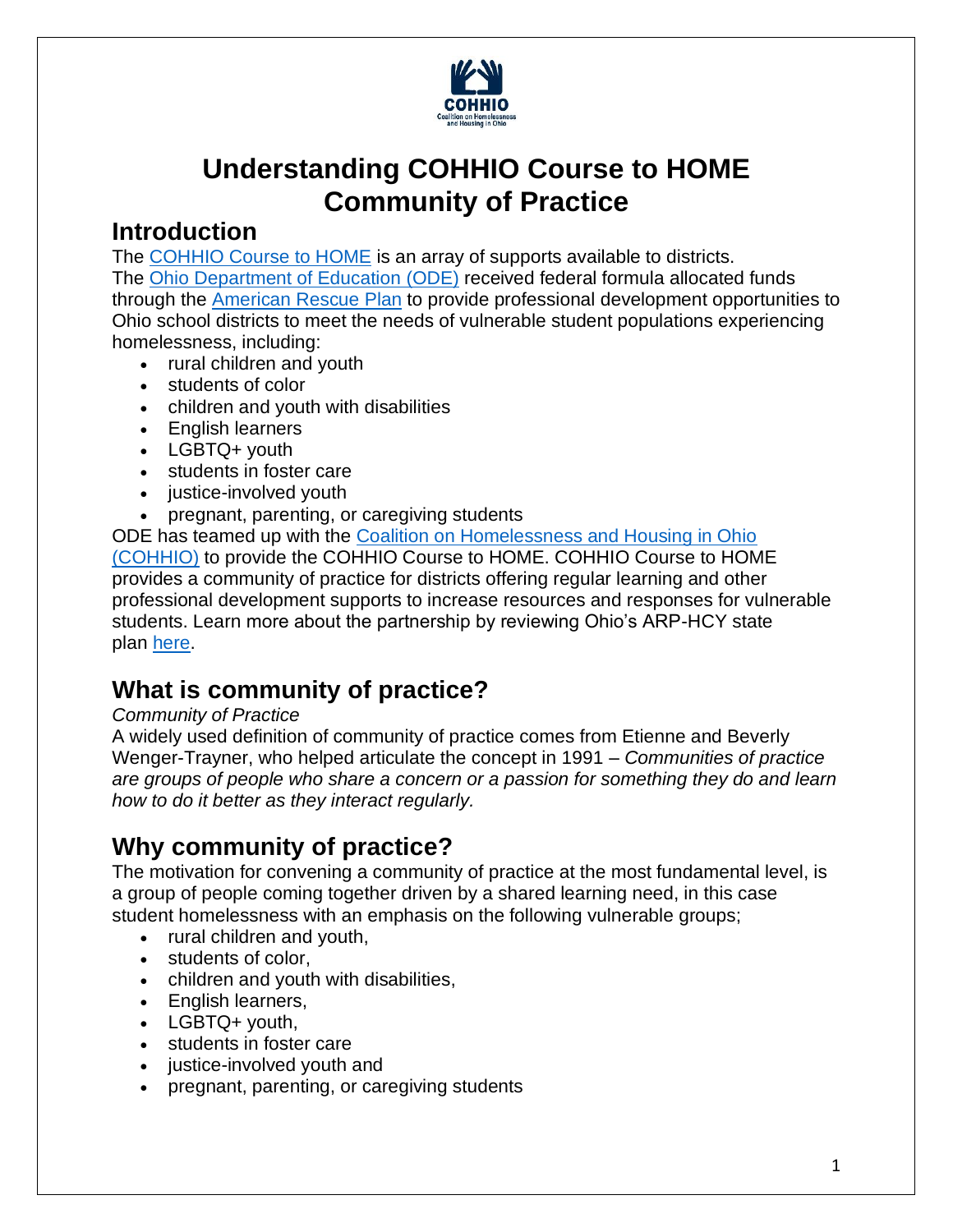

By engaging each other, over time, in collective learning, we develop a bond that in turn fuels the production of resources to influence our own practices. The combination of a shared field/area of expertise, community, and practice lie at the heart of a community of practice.

Essential elements of an effective community of practice include:

- Articulating a clear, shared-learning need
- Identify other people working towards a similar mission
- Gather with one another, in person or virtually
- Collectively create a shared vision, definition and set of norms for our community of practice
- Be open to continuous improvement and evolving to meet the needs of our community
- Focus on the quality of the content and programming; less is more; depth over breadth.
- Time for reflection and planning is critical

# **How does community of practice work?**

In order to operationalize the community of practice vision outlined in the state plan, two groups or "communities" have been developed. COHHIO Course to HOME identifies these communities as "*Ohio McKinney-Vento Community of Practice*" and the *"HomeRoom Network*". In naming the communities we begin to offer a welcoming space for the communities of practice to form and clarify communities for logistical operations. Naming will be used to distinguish learning communities in materials shared like announcements, invitations and slide decks.

#### *Community of Practice Agreements*

As mentioned above community of practice agreements are the group norms the communities use to coexist in a meaningful way. The agreements are routinely discussed in sessions. The COHHIO Course to HOME agreements:

- Check in and Check out
- Listen for understanding
- Expect and accept non-resolution
- Practice "both/and" thinking
- Be aware of intent and impact
- Make space, take space
- Safe Terms:
	- $\circ$  "FIMO"
	- o "Ouch"

#### *Community of Practice Principles*

• We recognize that all communities and districts are unique but have some shared challenges and can learn from each other's experiences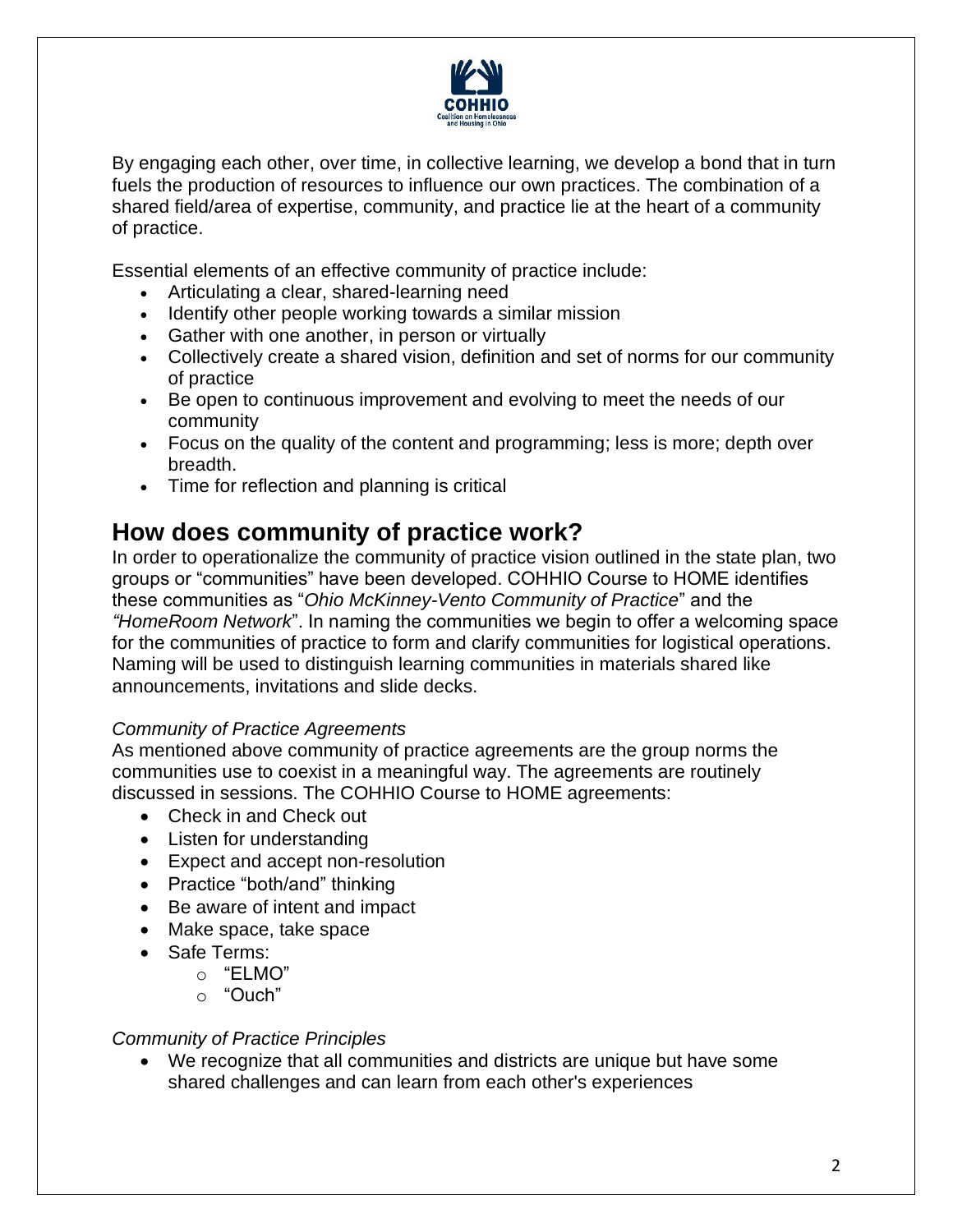

- We embed youth and young adult leadership in decision-making, designing and implementing strategies
- We ensure strategies and approaches improve equity, including racial & LGBTQ+ equity
- We are solution-oriented and creative in our planning and problem solving
- We promote peer support and shared learning opportunities
- We explore, develop and integrate best practices at the core of our approaches

*COHHIO is here to facilitate the conversation and share knowledge learned from working with communities, not to own the space*

### **Who should attend community of practice and when?**

The Ohio McKinney-Vento Community of Practice is a quarterly peer learning opportunity organized by sessions. The intended audience of the Ohio McKinney Vento Community of Practice is McKinney-Vento liaisons, ARP-HCY I sub-grantees, ARP-HCY II sub-grantees, McKinney-Vento sub-grantees, ESC Liaisons, and public-school staff who are striving to increase knowledge and response for students at-risk of or experiencing homelessness in an Ohio school district or region. Each session is a time to join at your leisure (join if/when you can, leave when you want) and receive virtual training, discussion, and sharing of resources with a focus on meeting the needs of vulnerable youth at risk of or experiencing homelessness. All session are recorded and content is collected and made available [here.](https://cohhio.org/programs/youth-initiative/ode-youth-homelessness/)

The HomeRoom Network Community of Practice is a bi-monthly interactive, workshopping experience organized by sessions. The intended audience of HomeRoom Network Community of Practice is ARP-HCY I sub-grantees, McKinney-Vento subgrantees, and ESC liaisons striving to increase knowledge and response for students at-risk of or experiencing homelessness in an Ohio school district/region. Each session is a time to join at your leisure (join if/when you can, leave when you want) and participate in virtual learning, discussion, workshopping and sharing of resources with a focus on meeting the needs of vulnerable youth at risk of or experiencing homelessness. All session are recorded and content is collected and made available [here.](https://cohhio.org/programs/youth-initiative/ode-youth-homelessness/)

# **Can I access HomeRoom Network content?**

Yes, the HomeRoom Network has a smaller more targeted audience however all districts are invited to explore the content from HomeRoom sessions in order to further creative ideas and peer learning. HomeRoom Network content is available [here.](https://cohhio.org/programs/youth-initiative/ode-youth-homelessness/)

### **Questions**

The COHHIO Course to HOME team is here to answer your questions. We want COHHIO Course to HOME to be as effective as possible. You can reach out to the